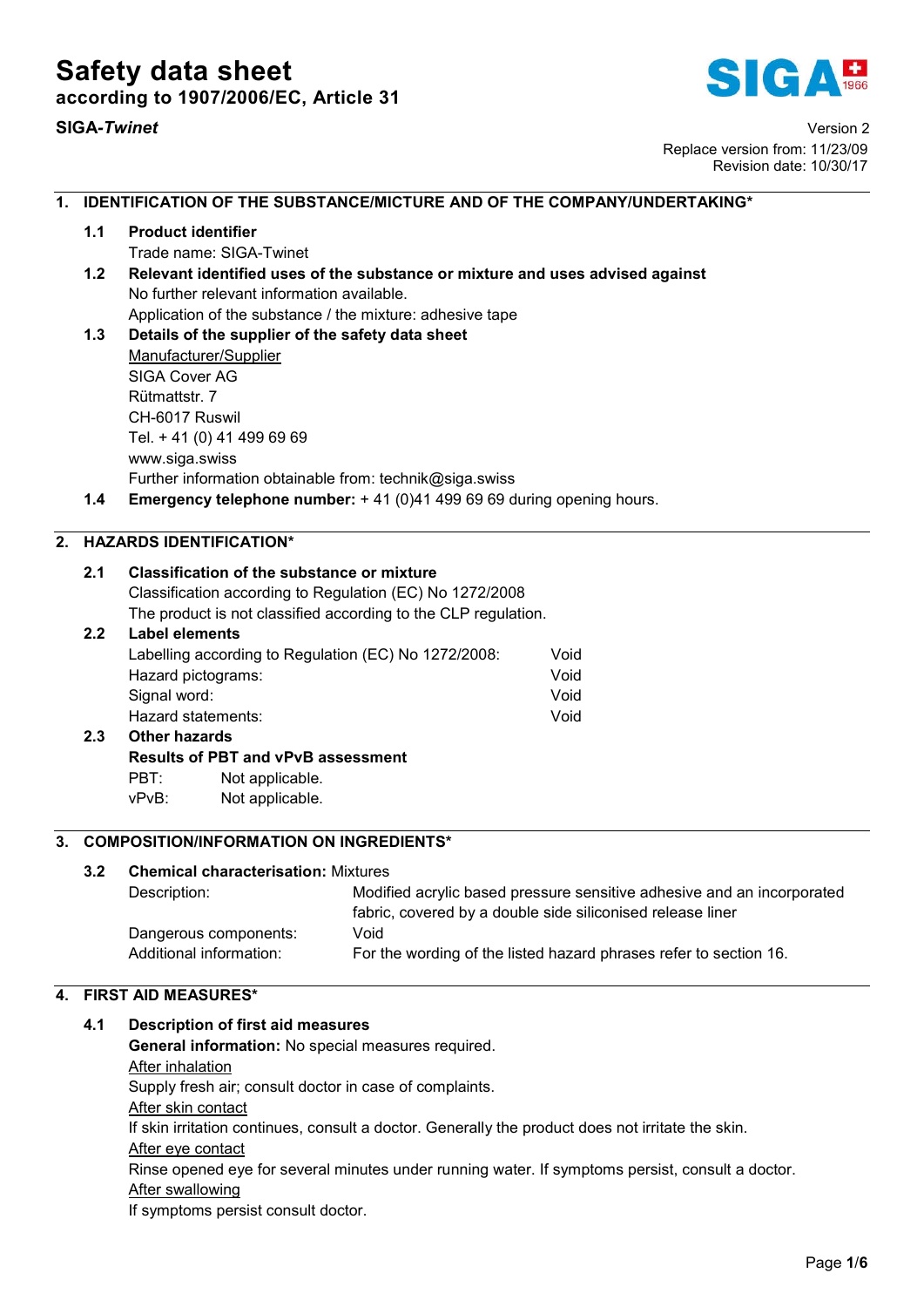Safety data sheet according to 1907/2006/EC, Article 31



SIGA*-Twinet* Version 2 Replace version from: 11/23/09 Revision date: 10/30/17

- 4.2 Most important symptoms and effects, both acute and delayed No further relevant information available.
- 4.3 Indication of any immediate medical attention and special treatment needed No further relevant information available.

# 5. FIREFIGHTING MEASURES\*

#### 5.1 Extinguishing media

#### Suitable extinguishing agents

CO2, powder or water spray. Fight larger fires with water spray or alcohol resistant foam. Use fire extinguishing methods suitable to surrounding conditions.

5.2 Special hazards arising from the substance or mixture Formation of toxic gases is possible during heating or in case of fire. Hazardous decomposition products may be generated at high temperatures.

### 5.3 Advice for firefighters

Protective equipment:

In case of fire, wear self-contained respiratory protective device.

Additional information

Dispose of fire debris and contaminated firefighting water in accordance with official regulations.

# 6. ACCIDENTAL RELEASE MEASURES\*

- 6.1 Personal precautions, protective equipment and emergency procedures: Not required.
- 6.2 Environmental precautions: Do not allow to enter sewers/surface or ground water.
- 6.3 Methods and material for containment and cleaning up Absorb liquid components with liquid-binding material. Send for recovery or disposal in suitable receptacles. Remove the tape. Remove adhesive with a spatula.
- 6.4 Reference to other sections See section 7 for information on safe handling. See section 8 for information on personal protection equipment. See section 13 for disposal information.

# 7. HANDLING AND STORAGE\*

# 7.1 Precautions for safe handling

No special measures required.

Information about fire- and explosion protection: No special measures required.

# 7.2 Conditions for safe storage, including any incompatibilities Storage

Requirements to be met by storerooms and receptacles: No special requirements. Information about storage in one common storage facility: Not required Further information about storage conditions: Protect from frost. Storage class:  $\overline{11/13}$  (TRGHS510) solids.

# 7.3 Specific end use(s)

No further relevant information available.

8. EXPOSURE CONTROLS/PERSONAL PROTECTION\*

Additional information about design of technical facilities: Use appropriate local exhaust ventilation.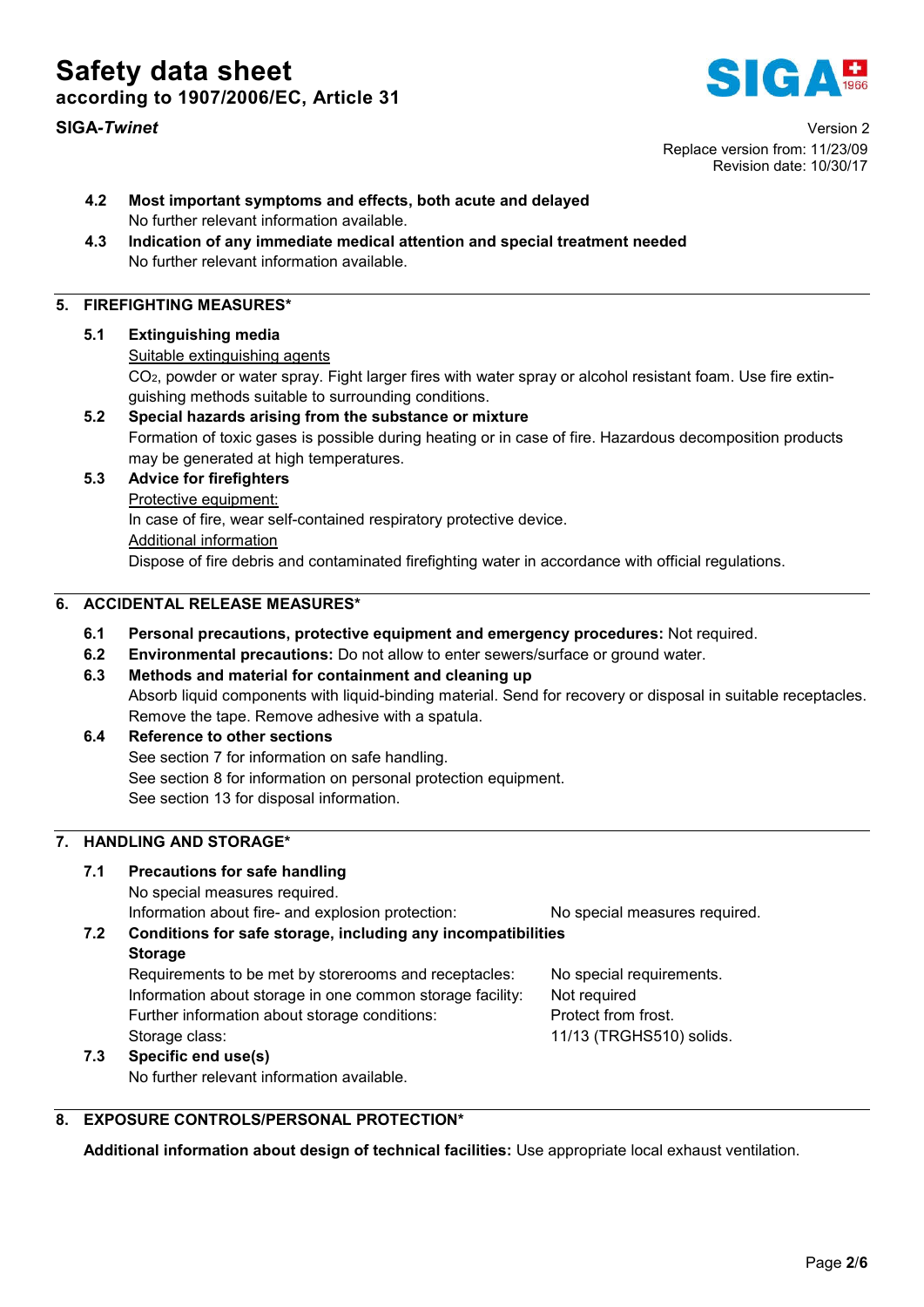# Safety data sheet according to 1907/2006/EC, Article 31





SIGA*-Twinet* Version 2 Replace version from: 11/23/09 Revision date: 10/30/17

# 8.1 Control parameters

Ingredients with limit values require monitoring at the workplace The product does not contain any relevant quantities of materials with critical values that have to be monitored at the workplace. Additional information:

The lists valid during the making were used as basis.

# 8.2 Exposure controls

Personal protective equipment:

General protective and hygienic measures:

Wash hands before breaks and at the end of work. Do not eat or drink while working. The usual precautionary measures are to be adhered to when handling chemicals.

Respiratory protection: Ensure good ventilation. Wherever possible, local aspiration or good ventilation should be used.

Protection of hands: Not required.

The glove material has to be impermeable and resistant to the product/ the substance/ the preparation. Due to missing tests no recommendation to the glove material can be given for the product/ the preparation/ the chemical mixture. Selection of the glove material on consideration of the penetration times, rates of diffusion and the degradation

*Material of gloves*

The selection of the suitable gloves does not only depend on the material, but also on further marks of quality and varies from manufacturer to manufacturer. As the product is a preparation of several substances, the resistance of the glove material cannot be calculated in advance and has therefore to be checked prior to the application.

*Penetration time of glove material*

The exact break through time has to be found out by the manufacturer of the protective gloves and has to be observed.

Eye protection: Not required. Body protection: Protective work clothing.

# 9. PHYSICAL AND CHEMICAL PROPERTIES\*

# 9.1 Information on basic physical and chemical properties General Information

#### Appearance

| Form:                                    | Solid                        |  |
|------------------------------------------|------------------------------|--|
| Colour:                                  | Transparent                  |  |
| Odour:                                   | Characteristic               |  |
| <b>Odour threshold:</b>                  | Not determined.              |  |
| pH-value:                                | Not applicable.              |  |
| Change in condition                      |                              |  |
| Melting point/freezing point:            | Undetermined.                |  |
| Initial boiling point and boiling range: | Undetermined.                |  |
| Flash point:                             | Not applicable.              |  |
| Flammability (solid, gas):               | Not determined.              |  |
| Ignition temperature                     |                              |  |
| Decomposition temperature:               | Not determined.              |  |
| Auto-ignition temperature:               | Product is not selfigniting. |  |
|                                          |                              |  |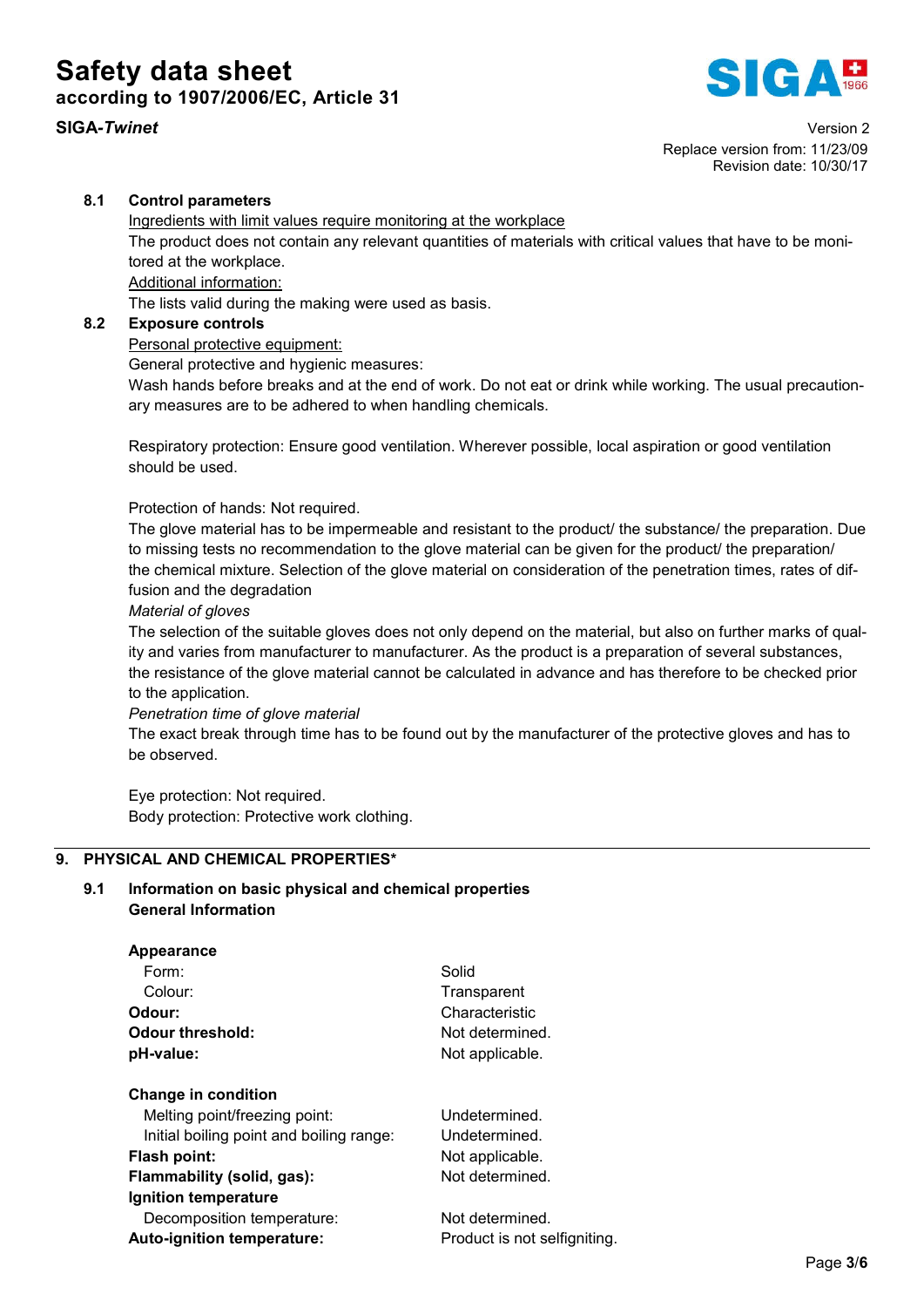# Safety data sheet according to 1907/2006/EC, Article 31





SIGA*-Twinet* Version 2 Replace version from: 11/23/09 Revision date: 10/30/17

an explosion hazard.

| <b>Explosive properties:</b>                    | Product does not present |  |
|-------------------------------------------------|--------------------------|--|
| <b>Explosion limits</b>                         |                          |  |
| Lower:                                          | Not determined.          |  |
| Upper:                                          | Not determined.          |  |
| Vapour pressure:                                | Not applicable.          |  |
| Density:                                        | Not determined.          |  |
| <b>Relative density:</b>                        | Not determined.          |  |
| Vapour density:                                 | Not applicable.          |  |
| <b>Evaporation rate:</b>                        | Not applicable.          |  |
| Solubility in/Miscibility with                  |                          |  |
| water:                                          | Insoluble.               |  |
| <b>Partition coefficient: n-Octanol/Wasser:</b> | Not determined           |  |

| <b>Partition coefficient: n-Octanol/Wasser:</b> | Not determined. |
|-------------------------------------------------|-----------------|
| <b>Viscosity</b>                                |                 |
| Dynamic:                                        | Not applicable. |
| Kinematic:                                      | Not applicable. |
| <b>Solvent content</b>                          |                 |
| Organic solvents:                               | 0,0%            |
| VOC (EU):                                       | 0.00%           |
|                                                 |                 |

9.2 Other information: No further relevant information available.

# 10. STABILITY AND REACTIVITY\*

10.1 Reactivity: No further relevant information available.

# 10.2 Chemical stability

Thermal decomposition/conditions to be avoided:

No decomposition if used according to specifications.

- 10.3 Possibility of hazardous reactions: No dangerous reactions known.
- 10.4 Conditions to avoid: No further relevant information available
- 10.5 Incompatible materials: No further relevant information available.
- 10.6 Hazardous decomposition products: No dangerous decomposition products known.

# 11. TOXICOLOGICAL INFORMATION\*

11.1 Information on toxicological effects

Acute toxicity: Based on available data, the classification criteria are not met. Primary irritant effect Skin corrosion/irritation: Based on available data, the classification criteria are not met.

Serious eye damage/irritation: Based on available data, the classification criteria are not met. Respiratory or skin sensitization: Based on available data, the classification criteria are not met.

CMR effects (carcinogenity, mutagenicity and toxicity for reproduction) Germ cell mutagenicity: Based on available data, the classification criteria are not met. Carcinogenicity: Based on available data, the classification criteria are not met. Reproductive toxicity: Based on available data, the classification criteria are not met.

STOT-single exposure: Based on available data, the classification criteria are not met. STOT-repeated exposure: Based on available data, the classification criteria are not met. Aspiration hazard: Based on available data, the classification criteria are not met.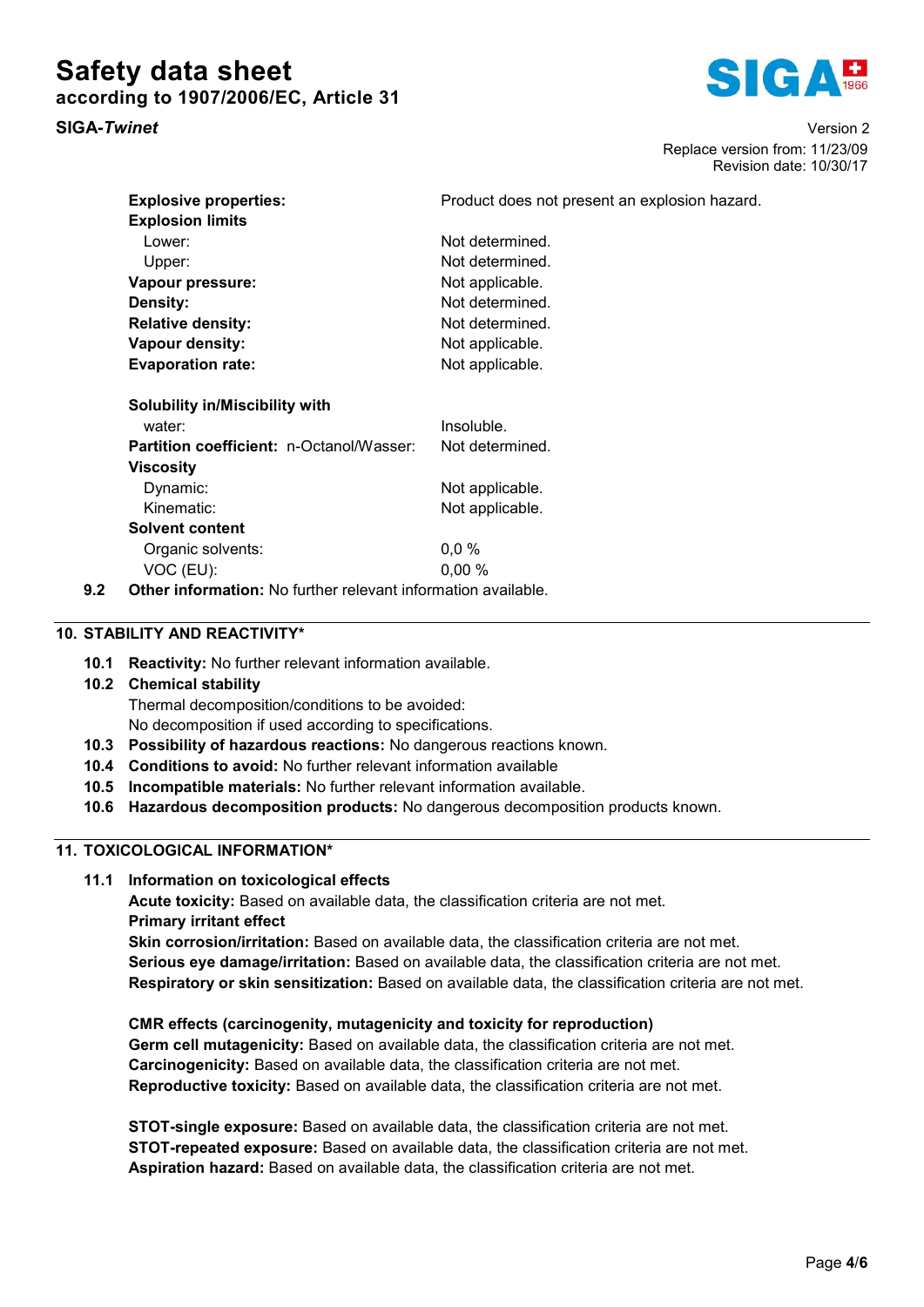



SIGA*-Twinet* Version 2 Replace version from: 11/23/09 Revision date: 10/30/17

# 12. ECOLOGICAL INFORMATION\*

### 12.1 Toxicity

Aquatic toxicity: No further relevant information available.

- 12.2 Persistence and degradability: No further relevant information available.
- 12.3 Bioaccumulative potential: No further relevant information available.
- 12.4 Mobility in soil: No further relevant information available.
	- Additional ecological information General notes:

Water hazard class 1 (German Regulation) (Self-assessment): slightly hazardous for water. Do not allow undiluted product or large quantities of it to reach ground water, water course or sewage system.

# 12.5 Results of PBT and vPvB assessment

PBT: Not applicable.

vPvB: Not applicable.

12.6 Other adverse effects: No further relevant information available.

# 13. DISPOSAL CONSIDERATIONS\*

### 13.1 Waste treatment methods

Recommendation: Hand over the hazardous waste disposers. Smaller quantities can be disposed of with household waste.

#### European waste catalogue

20 01 28: paint, inks, adhesives and resins other than those mentioned in 20 01 27

#### Uncleaned packaging

Recommendation: Packaging's that may not be cleansed are to be disposed of in the same manner as the product. Disposal must be made according to official regulations.

# 14. TRANSPORT INFORMATION\*

|      | 14.1 UN-Number                             |                 |
|------|--------------------------------------------|-----------------|
|      | ADR, ADN, IMDG, IATA                       | Void            |
|      | 14.2 UN proper shipping name               |                 |
|      | ADR, ADN, IMDG, IATA                       | Void            |
|      | 14.3 Transport hazard class(es)            |                 |
|      | ADR, ADN, IMDG, IATA                       |                 |
|      | Class                                      | Void            |
|      | 14.4 Packing group                         |                 |
|      | ADR, IMDG, IATA                            | Void            |
|      | 14.5 Environmental hazards:                | Not applicable. |
| 14.6 | Special precautions for user:              | Not applicable. |
| 14.7 | Transport in bulk according to Annex II of |                 |
|      | <b>Marpol and the IBC Code</b>             | Not applicable. |
|      | UN "Model Regulation":                     | Void            |

# 15. REGULATORY INFORMATION\*

15.1 Safety, health and environmental regulations/legislation specific for the substance or mixture Labelling according to Regulation (EG) No 1272/2008: Void Hazard pictograms: Void Signal word: We have a state of the state of the United States of the Void Hazard statements: Void Directive 2012/18/EU Named dangerous substances – ANNEX I: None of the ingredients is listed.